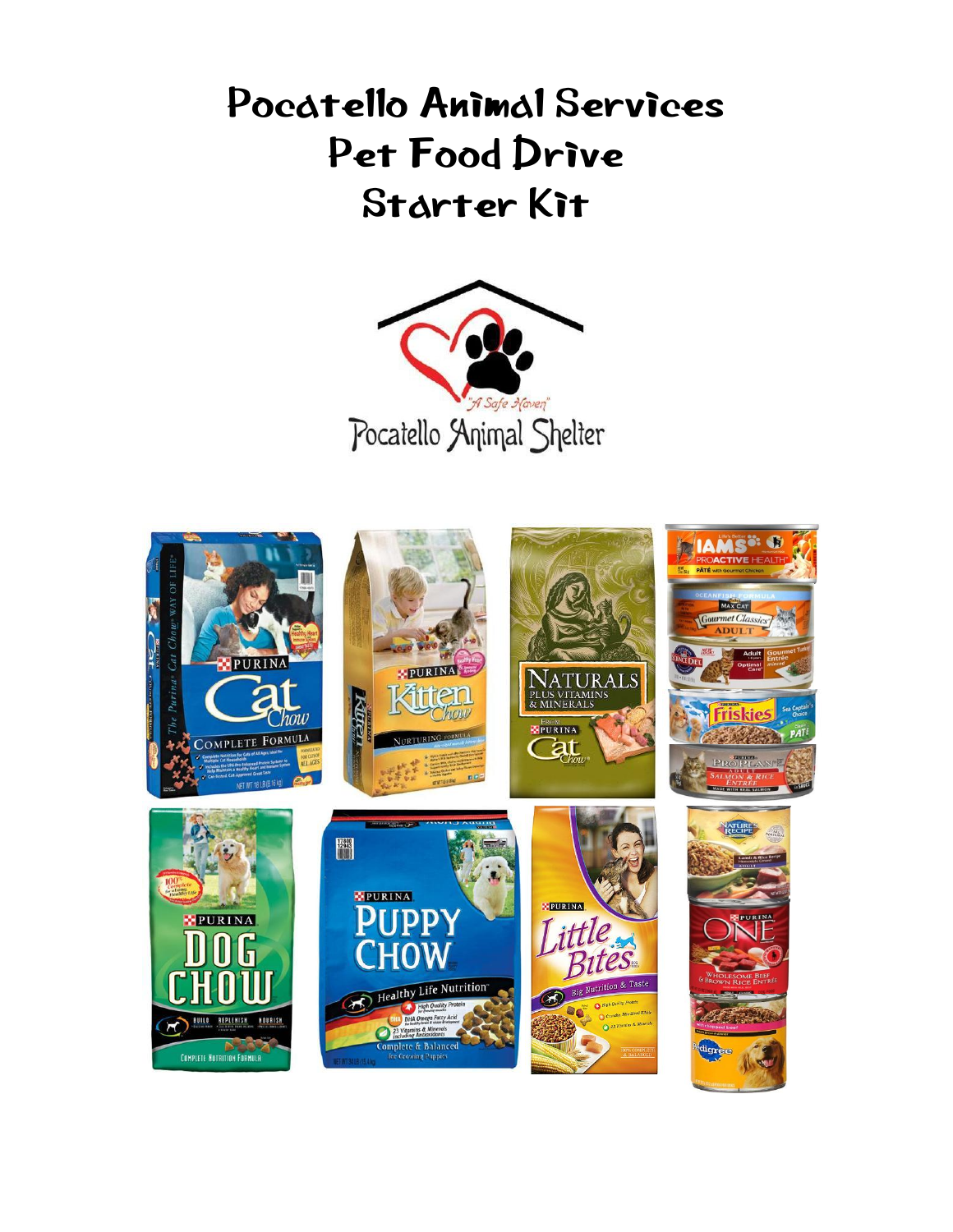*Thank you for coordinating a pet food collection drive to benefit the animals at the Pocatello Animal Shelter. Your efforts will help feed the animals in our care at the Shelter. This guide will help you plan a successful collection drive.*

*Please keep in mind that in order to keep the animals on a consistent diet the Shelter feeds the foods pictured on the front of this guide: Purina Dog Chow, Little Bites, Puppy, Large Breed Puppy, Cat Chow, Kitten Chow, and Naturals Cat Chow. We also accept ANY BRAND wet Cat or Dog Food.*

#### **Step One: Choose a Location**

Pick a location for donors to drop off food donations. Here are some suggestions:

- Your place of business
- \* Your school
- Your place of worship
- A local business
- A veterinarian's office
- A pet grooming or boarding facility
- $\triangle$  A pet supply store
- A grocery store
- A fire department

*\*Always ask permission from the manager or school administrator to collect donations. \*If your food collection is open to the public, let us know so we can advertise the drop-off location on our website.*

#### **Step Two: Set a Time Frame**

Questions you should ask yourself:

- When will your food collection drive start?
- How long would you like the collection to last? (A week? A month?)

#### **Step Three: Set a Goal**

How many animals would you like to feed? Setting a goal will help your supporters visualize the number of pets you are hoping to help. For example, 30 lbs. of dog food will feed one dog or three cats for a month. If you collect 300 lbs. of food, you will be helping 10 dogs, or 30 cats.

#### **Step Four: Prepare your Supplies**

Once you've picked a location, time-frame, and goal for your food drive, assemble the following supplies before you start:

- Large Bins or Cardboard Boxes (One for each drop off area)
- $\bullet$  Sign showing the BRAND & TYPE of food you are collecting (one for each box)
- Sign showing your goal (one for each box)
- Flyers (see "Post flyers in public areas" section) announcing:
	- When your collection drive will begin & end
	- Location of ALL drop boxes
	- Your collection goal
	- The types of food that will be accepted.
- Tape & Tacks to hang your signs and flyers. (**ALWAYS** ask for permission before hanging a sign up on private or business property)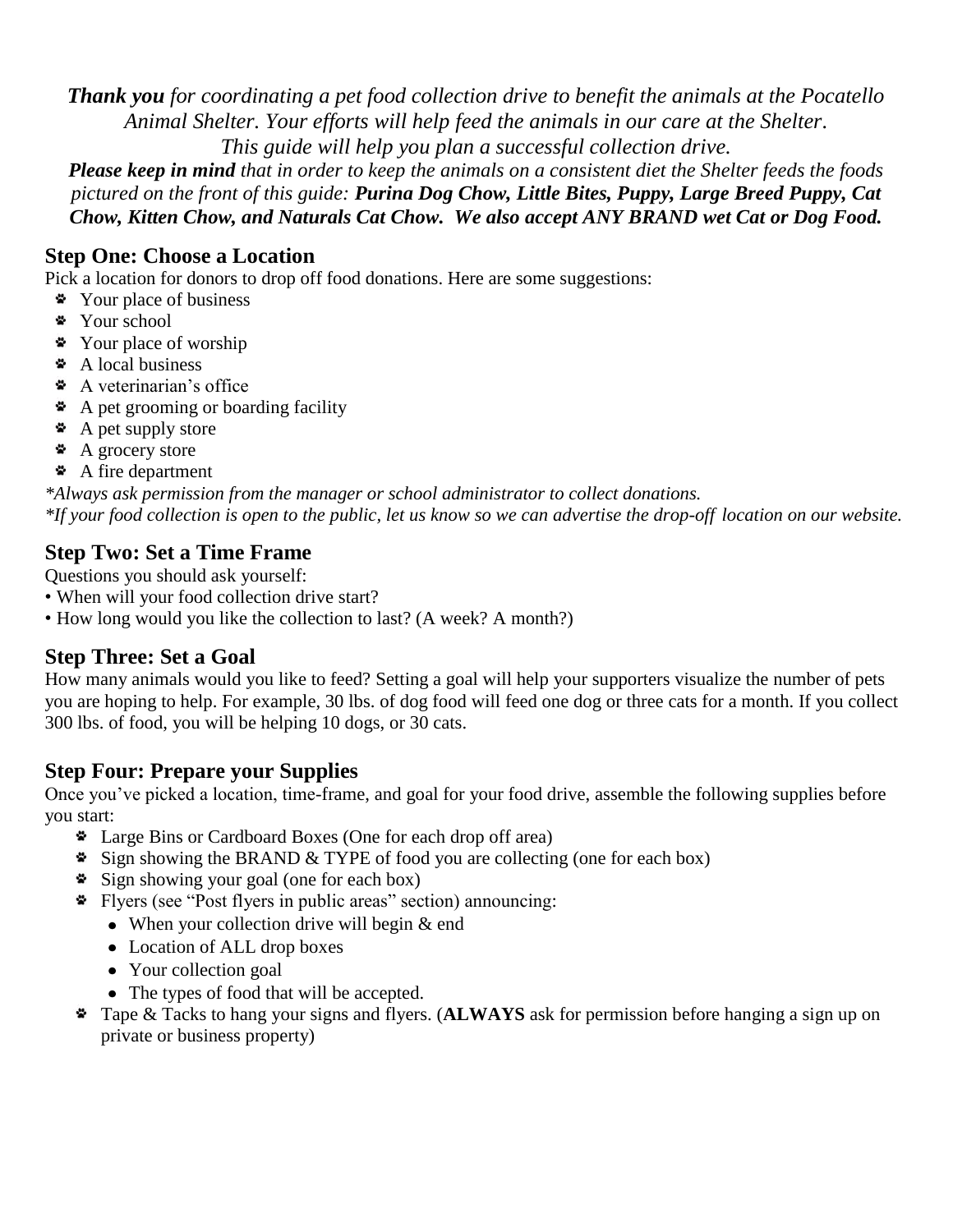#### **Step Five: Advertise Your Food Drive**

The most important part of holding a successful food drive is getting the word out. Here are some ideas to market your collection:

• **Post flyers in public areas\*.**

We have included one at the end of this kit or you can create your own<sup>\*\*</sup>.

*\*Always ask permission to post flyers in public areas.*

*\*\*REMEMBER: Include the drop-off location, your goals, the time frame for your drive & the type of food you will be accepting.*

- **Contact your local newspaper.** They may be able to run a free story or ad about your collection drive to encourage people to donate.
- **Use social media.** Get the word out on Facebook, Twitter, MySpace, etc. Send status updates to let your friends and family know how close you are to reaching your goal.
- **Promote in person!** If you're collecting at a local business, make arrangements with the manager to come in person to hand out flyers to their customers.

#### **Step Six: Things to Remember**

- Once your food drive starts you will need to pick one or two days every week to check your drop off boxes.
- If the drop boxes are more than 3/4 full make sure you remove the food from the box and store it in a CLEAN, DRY \* until your drive ends.
- Places that have agreed to let you keep your box there will not allow you to do it again if they cannot count on you to keep the boxes monitored.
- If you find you are not receiving any donations at a particular drop off location, we recommend making some time to pass flyers out the food drive flyers in that area.
- $\bullet$  If there is any food donated that is not the same BRAND & TYPE that we use at the shelter, DO NOT THROW IT OUT……It can be donated to the Bannock Humane Society (BHS) for their pet food pantry, which provides food to owners who are unable to afford food for their pets for any reason. (The BHS phone # is 208-232-0371)

\*Remember mice and other critters love to chew through bags and eat dog or cat food. If a food bag is chewed open it is considered contaminated and cannot be given to the shelter animals. Also if the food gets wet it will begin to mold, which also prevents it from going to the Shelter animals. Keep these things in mind when choosing a place to store the food.

#### **Step Seven: Complete the Pet Food Drive Wrap-Up Form (attached)**

Please complete the attached form and bring it with you when you drop off your donation. The form asks for your contact information, and for a tally of the volume of food you've collected for us.

#### **Step Eight: Drop-Off Your Donations**

Once you've completed your collection, contact us to make arrangements to drop-off your donation. Contact our Animal Shelter Director at 208-234-6156 to make arrangements for a drop-off time.

#### **Additional Considerations:**

- Consider collecting monetary donations along with pet food. We can accept cash as well as checks made out to FPAS aka: Friends of the Pocatello Animal Shelter
- If you would prefer to hold a fundraiser rather than a collection drive, that is fine, too! Some ideas include a car wash, bake sale, tag sale, penny drive, plant sale, etc.

All funds raised will be used to help the animals of the Pocatello Animal Shelter. *Thank you again for your efforts to help feed the animals housed at the Shelter.*

Contact our Volunteer Coordinator @ 208-234-6156 if you have any questions or need any further information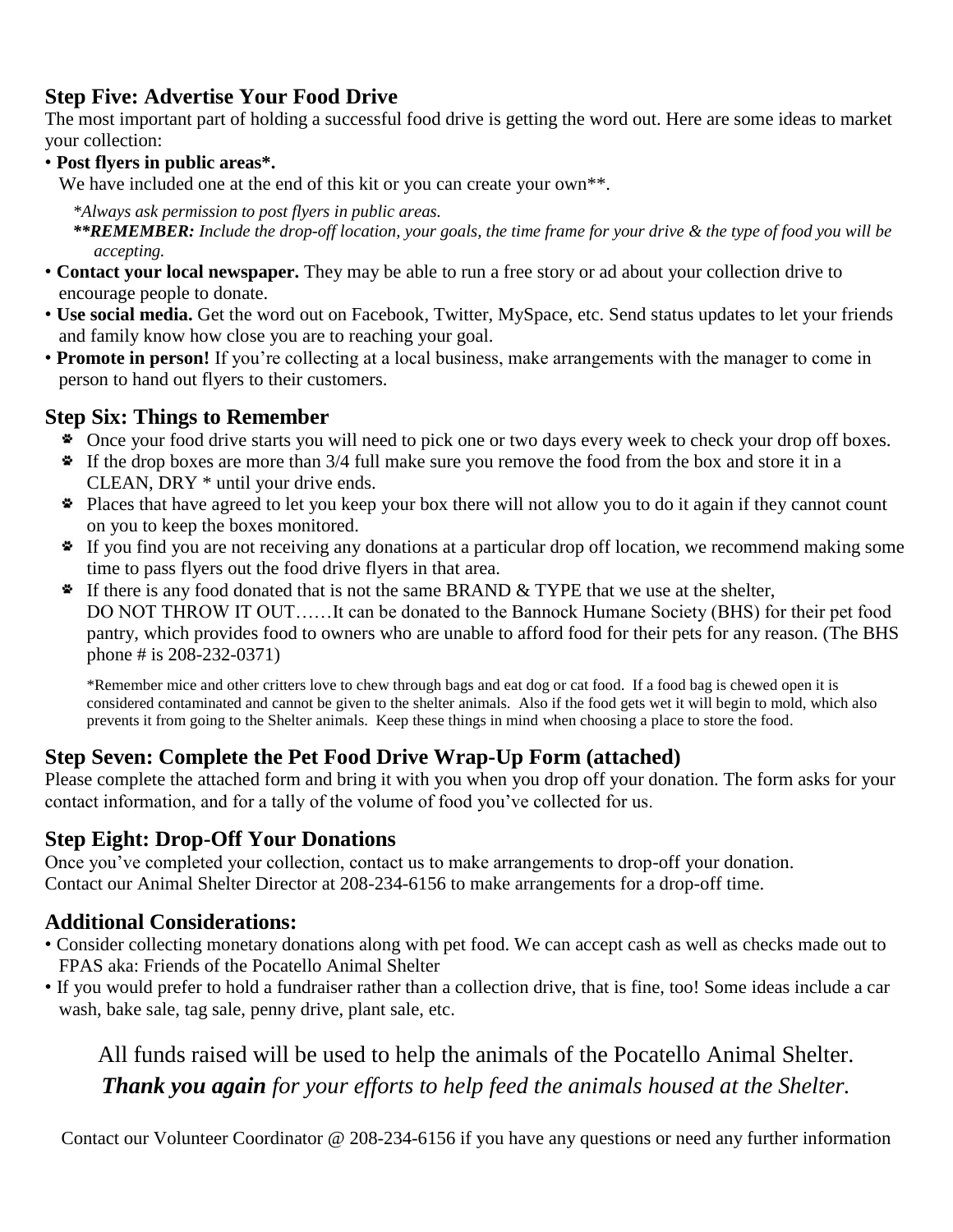

#### **Pet Food Drive Wrap-Up Form**

*\* Please complete this form and return it when you drop off your food donation.*

#### *PRINT CLEARLY & LEGIBLY*

| Name of food drive coordinator   |        |  |
|----------------------------------|--------|--|
| Organization                     |        |  |
| <b>Street Address</b>            |        |  |
| City, State, $\overline{Zip}$    |        |  |
| Phone $#$                        | E-mail |  |
| Date(s) of food collection drive |        |  |

#### **Locations where food was collected?**

| Bin#1                                       | Would you recommend this location again? |  |
|---------------------------------------------|------------------------------------------|--|
| $\frac{\text{Bin } \#2}{\text{Bin } \#2}$   | Would you recommend this location again? |  |
| Bin#3                                       | Would you recommend this location again? |  |
| Bin#4                                       | Would you recommend this location again? |  |
| $\frac{\text{Bin } \# 5}{\text{Bin } \# 5}$ | Would you recommend this location again? |  |
| Bin#6                                       | Would you recommend this location again? |  |
| <b>Bin #7</b>                               | Would you recommend this location again? |  |
| Bin#8                                       | Would you recommend this location again? |  |

#### **Food Collection Totals:**

*\*Please use the chart below to record the total volume of food collected.*

| Lbs. of dry Dog Food            |  |
|---------------------------------|--|
| Lbs. of dry Cat Food            |  |
| # of cans of Dog Food           |  |
| # of cans of Cat Food           |  |
| # of boxes of Dog or Cat Treats |  |
| Miscellaneous                   |  |

#### **How did you hear about our need for pet food donations?**

**May we thank you publicly for your efforts?** (ex. on our Facebook page, website, newsletter, press release, etc.) **INITIAL**: **Yes \_\_\_\_\_\_ No \_\_\_\_\_\_\_\_**

\_\_\_\_\_\_\_\_\_\_\_\_\_\_\_\_\_\_\_\_\_\_\_\_\_\_\_\_\_\_\_\_\_\_\_\_\_\_\_\_\_\_\_\_\_\_\_\_\_\_\_\_\_\_\_\_\_\_\_\_\_\_\_\_\_\_\_\_\_\_\_\_\_\_\_\_

*Thank you for your efforts to help feed our Shelter animals*